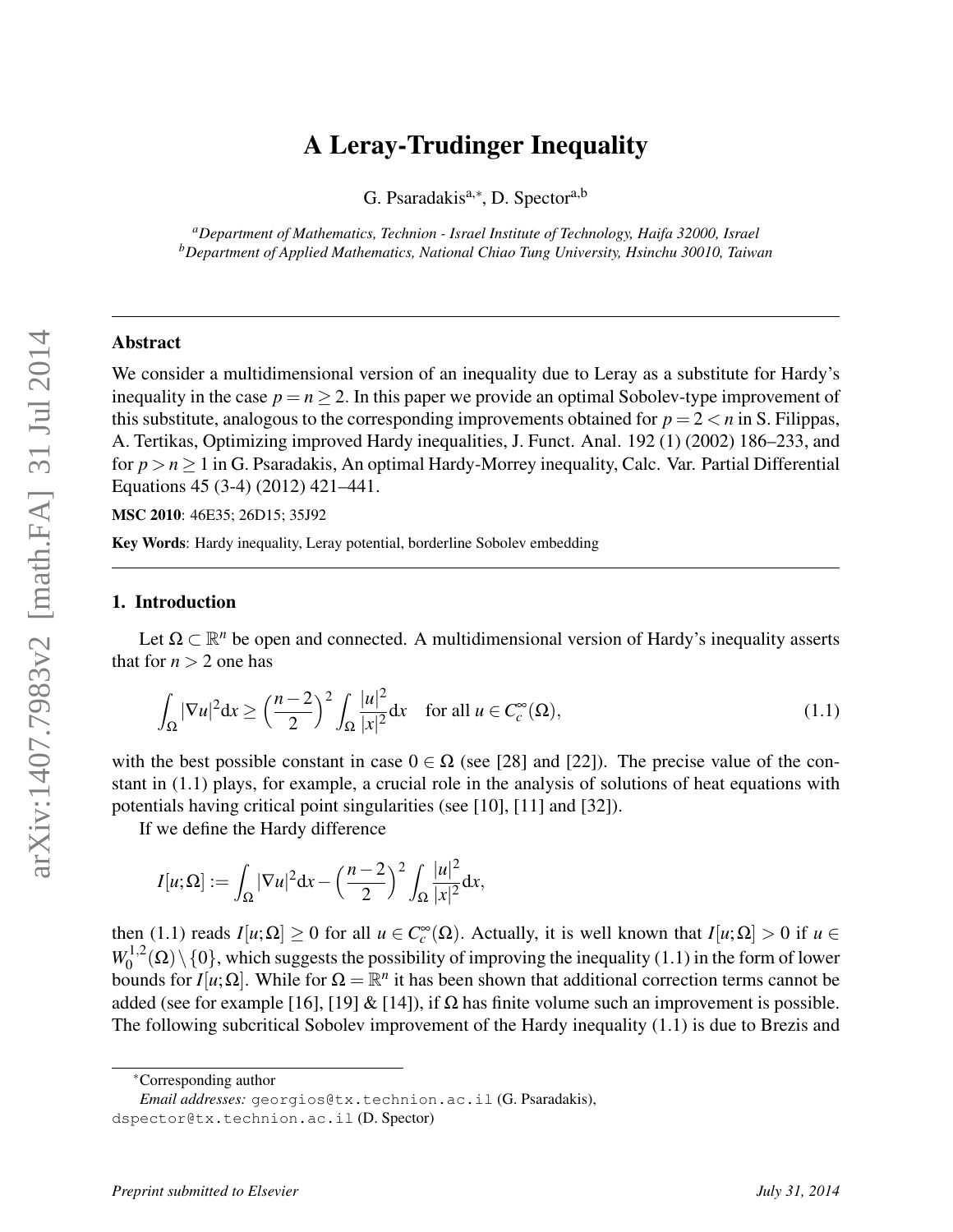Vazquez [10]: *If*  $\Omega$  *has finite volume, then for any*  $1 \leq q < 2^*$ *, there exists*  $C_{n,q} > 0$  *depending only on n and q*, *such that*

$$
\left(I[u;\Omega]\right)^{1/2} \ge \frac{C_{n,q}}{\text{vol}(\Omega)^{1/q-1/2^*}} \left(\int_{\Omega} |u|^q \, \mathrm{d}x\right)^{1/q} \quad \text{for all } u \in C_c^{\infty}(\Omega). \tag{1.2}
$$

Here, 2∗ := 2*n*/(*n*−2) is the Sobolev critical exponent. We recall that for any domain Ω with finite volume,  $2^*$  is the largest value of *q* for which one has the existence of a constant  $S_n > 0$  depending only on *n* such that

$$
\left(\int_{\Omega} |\nabla u|^2 dx\right)^{1/2} \ge \frac{S_n}{\text{vol}(\Omega)^{1/q-1/2^*}} \left(\int_{\Omega} |u|^q dx\right)^{1/q} \quad \text{for all } u \in C_c^{\infty}(\Omega). \tag{1.3}
$$

It was a question in [10] whether there is a further improvement of inequality (1.2). Filippas and Tertikas showed in [16] that though (1.2) fails for  $q = 2^*$ , introducing a logarithmic relaxation one can have a critical Sobolev improvement to Hardy's inequality. Their result is as follows.

HARDY-SOBOLEV INEQUALITY: Let  $\Omega$  be a bounded domain in  $\mathbb{R}^n$ ;  $n \geq 3$ , containing the origin. *Then there exists a constant*  $C_n > 0$  *depending only on n, such that* 

$$
\left(I[u,\Omega]\right)^{1/2} \ge C_n \left(\int_{\Omega} \left(|u|X^{1-1/n}(|x|/R_{\Omega})\right)^{2^*} dx\right)^{1/2^*} \quad \text{for all } u \in C_c^{\infty}(\Omega),\tag{1.4}
$$

 $where R_{\Omega} := \sup_{x \in \Omega} |x|$  and  $X(t) := (1 - \log t)^{-1}$ ;  $t \in (0, 1]$ . *Moreover, the exponent*  $1 - 1/n$  on X *is optimal in the sense that it cannot be decreased.*

A non-trivial substitute of  $(1.1)$  in the case  $n = 2$  is due to Leray [24], who used it in the study of two dimensional viscous flows. More generally, in analogy with versions of Hardy's inequality for  $p \neq n$ , it has been extended to  $p = n > 2$  by ([3], [5] & [7]), and can be stated as follows: *If*  $\Omega$ *is a bounded domain in*  $\mathbb{R}^n$ ;  $n \geq 2$ , *then* 

$$
\int_{\Omega} |\nabla u|^n dx \ge \left(\frac{n-1}{n}\right)^n \int_{\Omega} \frac{|u|^n}{|x|^n} X^n(|x|/R_{\Omega}) dx \quad \text{for all } u \in C_c^{\infty}(\Omega \setminus \{0\}),\tag{1.5}
$$

*with the best possible constant in case*  $0 \in \Omega$ .

If we define the Leray difference

$$
I_n[u;\Omega] := \int_{\Omega} |\nabla u|^n \mathrm{d}x - \left(\frac{n-1}{n}\right)^n \int_{\Omega} \frac{|u|^n}{|x|^n} X^n(|x|/R_{\Omega}) \mathrm{d}x,
$$

we have again that  $I_n[u;\Omega] > 0$  for  $u \in W_0^{1,n}$  $\binom{1}{0} \setminus \{0\}$  (see [8]). In analogy with the results of [10] and [16], it is then natural to ask whether one can make subcritical or critical Sobolev improvements to the inequality (1.5) via finding lower bounds for  $I_n[u;\Omega]$ . Here we enter into another type of criticality, where the Sobolev critical exponent is formally  $+\infty$ . The full understanding of what should be the analog of (1.3) when  $n = 2$ , and more generally when  $p = n \ge 2$  was given by Trudinger in [31] (see also Peetre [27]), who proved the following result: *If* Ω *is a domain in*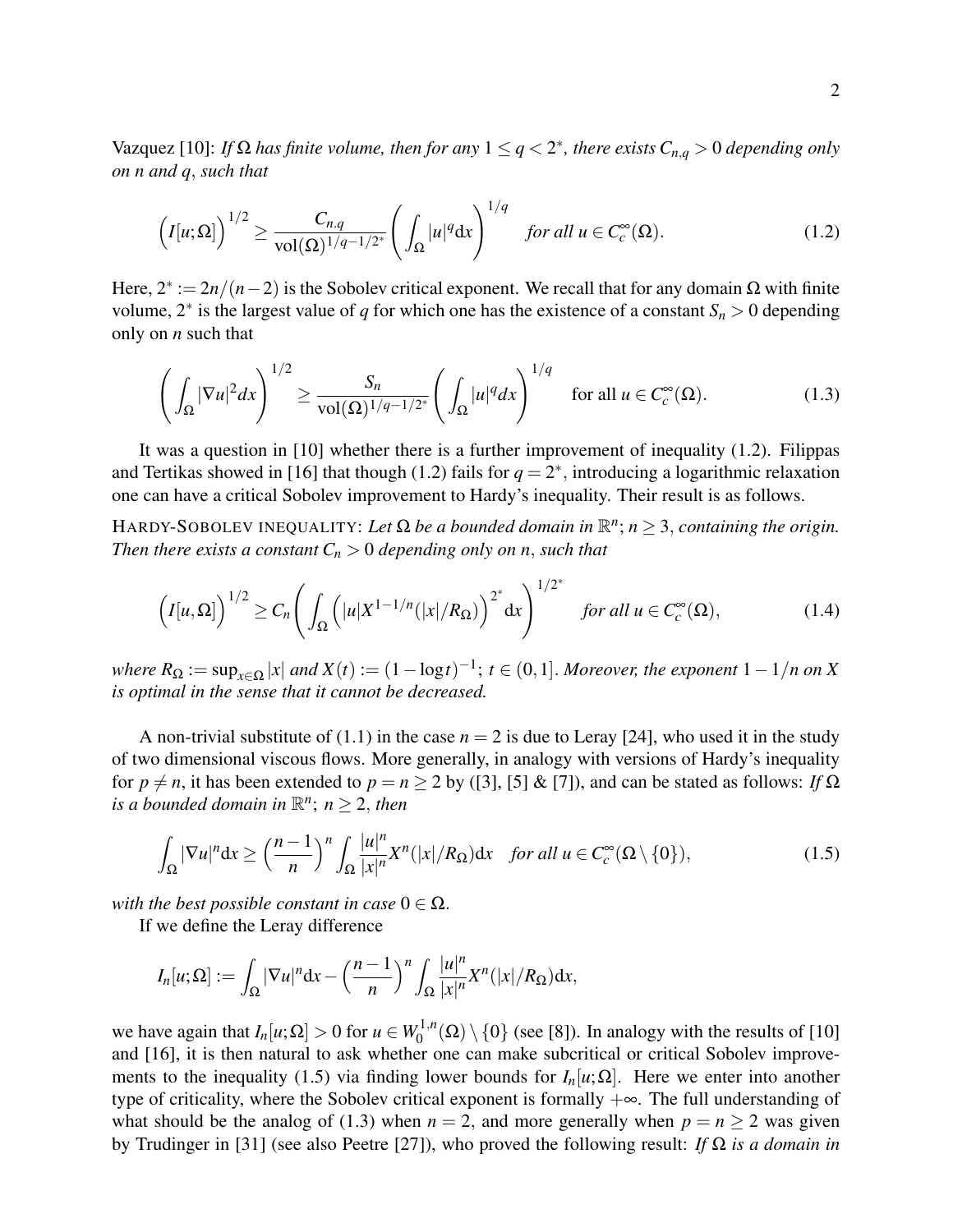R *n* ; *n* ≥ 2, *having finite volume* |Ω|, *then there exist positive constants a<sup>n</sup> and bn*, *depending only on n*, *such that*

$$
\int_{\Omega} e^{a_n|u|^{n/(n-1)}} \mathrm{d}x \le b_n \mathrm{vol}(\Omega) \quad \text{for all } u \in W_0^{1,n}(\Omega) \text{ satisfying } \int_{\Omega} |\nabla u|^n \mathrm{d}x \le 1,\tag{1.6}
$$

*with the optimal exponent on* |*u*| *(cannot be increased)*. For further information, historical notes, various extensions, sharp constants and applications of this important inequality we refer to [27], [2]-§3.8, [25], [6]-§2.15 & §2.16 and references therein.

Therefore, in view of the Hardy-Sobolev inequality (1.4), one wonders whether we have some exponential integrability of functions satisfying  $I_n[u;\Omega] \leq 1$ . In analogy with the results in [16], we show that though the direct combination fails to hold, one can obtain a critical Leray-Trudinger inequality with the introduction of a logarithmic correction. Our result is as follows.

**Theorem 1.1.** LERAY-TRUDINGER INEQUALITY: Let  $\Omega$  be a bounded domain in  $\mathbb{R}^n$ ;  $n \geq 2$ , *containing the origin. For any*  $\varepsilon > 0$  *there exist positive constants*  $A_{n,\varepsilon}$  *depending only on*  $n, \varepsilon$ *, and B<sup>n</sup> depending only on n*, *such that*

$$
\int_{\Omega} e^{A_{n,\varepsilon}[|u(x)|X^{\varepsilon}(|x|/R_{\Omega})]^{n/(n-1)}} dx \leq B_n \text{vol}(\Omega) \quad \text{for all } u \in C_c^{\infty}(\Omega \setminus \{0\}) \text{ satisfying } I_n[u;\Omega] \leq 1. \tag{1.7}
$$

*Moreover, such an estimate fails for*  $\varepsilon = 0$ .

An interesting point to note here is that the exponent of the logarithmic correction can be chosen in the open interval  $(0, +\infty)$ , which is in stark contrast to (1.4) and also the case  $p > n$  (see [26]), where the exponent lies in a closed interval. Note also that  $(1.2)$  for bounded domains can be obtained from  $(1.4)$  through a simple use of Hölder's inequality. Similar arguments enable one to deduce analogous subcritical results in our setting.

A related two dimensional result is in [30], where the author improves Moser's inequality (Trudinger's inequality  $(1.6)$  having optimal  $a_2$  constant). This is another interesting perspective, where one begins with a critical Sobolev inequality with best constant and asks whether one can make "subcritical Hardy improvements". Our result focuses instead on the optimal allowed singularity of the potential, and moreover, it is valid in any dimension  $n \geq 2$ . Another related result is in [33], where the Hardy inequality involving distance to the boundary of a disc in  $\mathbb{R}^2$  is considered instead of (1.5). Finally, let us mention [4], where an improvement of Moser's inequality for  $n = 2$ was proven.

For the proof of (1.7) we follow closely Trudinger's original proof (see also [18]-§7.8) taking into account the corresponding ground state transform. As in [10], the ground state is a solution to the Euler-Lagrange equation associated to critical points of the best constant problem related to inequality (1.5). It is by now well understood that the exponential integrability of functions in  $W_0^{1,n}$  $U_0^{1,n}(\Omega)$  rests on the following  $L^q$  estimates: There exists a constant  $C > 0$  depending only on *n* and  $Ω$ , such that

$$
||u||_{L^{q}(\Omega)} \leq Cq^{1/q+1-1/n} ||\nabla u||_{L^{n}(\Omega)},
$$

for all  $q$  sufficiently large. Our  $L^q$  estimates read as follows (see Proposition 3.1): There exists a constant *C* > 0 depending only on *n* and  $\Omega$ , such that for any  $\varepsilon$  > 0 and all  $u \in C_c^{\infty}(\Omega \setminus \{0\})$ 

$$
||uX^{\varepsilon}||_{L^{q}(\Omega)} \leq C \frac{q^{1/q+1-1/n}}{\varepsilon} \Big( I_n[u;\Omega] \Big)^{1/n},
$$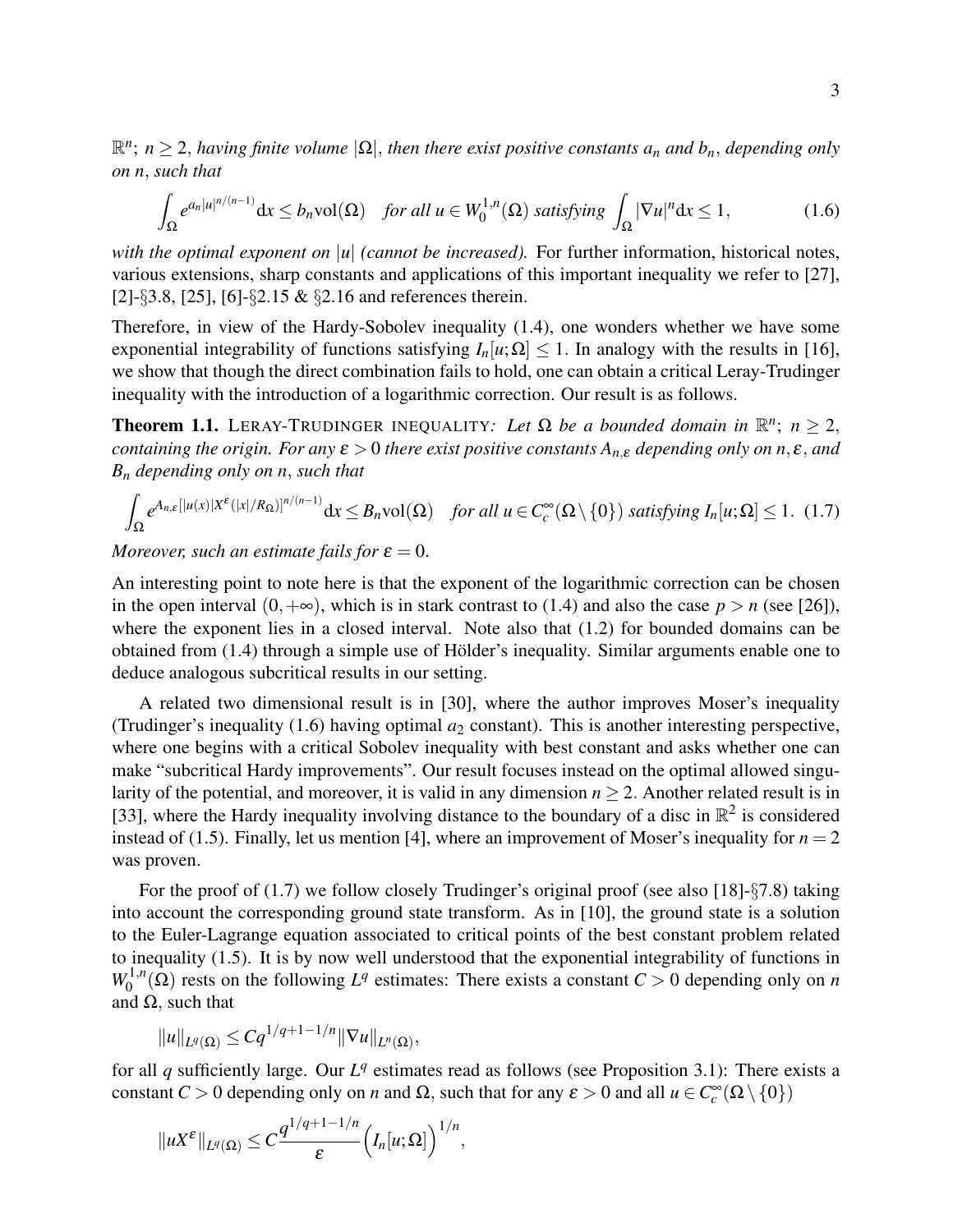for all *q* sufficiently large. To prove that (1.7) does not hold when  $\varepsilon = 0$ , the following optimal homogeneous improvement to (1.5) (found in [8]) plays a significant role: *In a bounded domain* Ω *of* R *n containing the origin we have*

$$
I_n[u;\Omega] \ge \frac{1}{2} \left(\frac{n-1}{n}\right)^{n-1} \int_{\Omega} \frac{|u|^n}{|x|^n} X^n(|x|/R_{\Omega}) X^2(X(|x|/R_{\Omega})) dx \quad \text{for all } u \in C_c^{\infty}(\Omega \setminus \{0\}), \tag{1.8}
$$

*with the best possible constant. In addition, the exponent* 2 *on*  $X(X)$  *cannot be decreased.* Assuming that (1.7) is true with  $\varepsilon = 0$ , we are able to show that we can improve the exponent 2 on  $X(X)$ , a contradiction.

For other directions in strengthening the inequality  $(1.5)$ , we refer to [12]. In strengthening Trudinger's inequality (1.6), we refer to [13]. For the combination of Hardy's inequality and the Sobolev or Morrey inequality in the case  $p > n$ , see [26]. For Hardy-Sobolev inequalities with the weight being the distance to the boundary and  $2 \le p < n$  we refer to [9], [15] and [17].

### 2. A Hardy type inequality when  $p = n$

This section is a discussion on the extension of Leray's inequality in any dimension  $n \geq 2$ . This plays the role of Hardy's inequality in the case  $p = n > 2$ .

In what follows,  $B_R$  stands for an open ball in  $\mathbb{R}^n$  having radius  $R > 0$  and center at 0. The volume of *B*<sub>1</sub> is denoted by  $\omega_n$ . Also, by  $\Omega$  we denote a bounded domain (open, connected set) in  $\mathbb{R}^n$ ;  $n \ge 2$ . We set

$$
R_{\Omega}:=\sup_{x\in\Omega}|x|.
$$

We note that if  $\Omega$  contains the origin then trivially  $\Omega \subseteq B_{R_{\Omega}}$ , so that vol $(\Omega) \le \text{vol}(B_{R_{\Omega}}) = \omega_n R_{\Omega}^n$ n<br>Ω• We also define the auxiliary function

$$
X(t) := (1 - \log t)^{-1}
$$
, whenever  $t \in (0, 1]$ .

This function is strictly increasing with  $X(0+) = 0$  and  $X(1) = 1$ . Moreover, the following differentiation rule can be easily checked whenever  $\gamma \in \mathbb{R}$ 

$$
[X^{\gamma}(t)]' = \frac{\gamma}{t} X^{\gamma+1}(t); \quad t \in (0,1].
$$

The following lemma is a weighted version of inequality (1.5). It follows by the choice  $p =$  $k = n$  in Lemma 3.2 of [7], though we give another proof for the convenience of the reader.

**Lemma 2.1.** *For all*  $\alpha \neq 1$  *and any*  $u \in C_c^{\infty}(\Omega \setminus \{0\})$  *we have* 

$$
\int_{\Omega} |\nabla u|^n X^{\alpha-n}(|x|/R_{\Omega}) dx \geq \left|\frac{\alpha-1}{n}\right|^{n} \int_{\Omega} \frac{|u|^n}{|x|^n} X^{\alpha}(|x|/R_{\Omega}) dx.
$$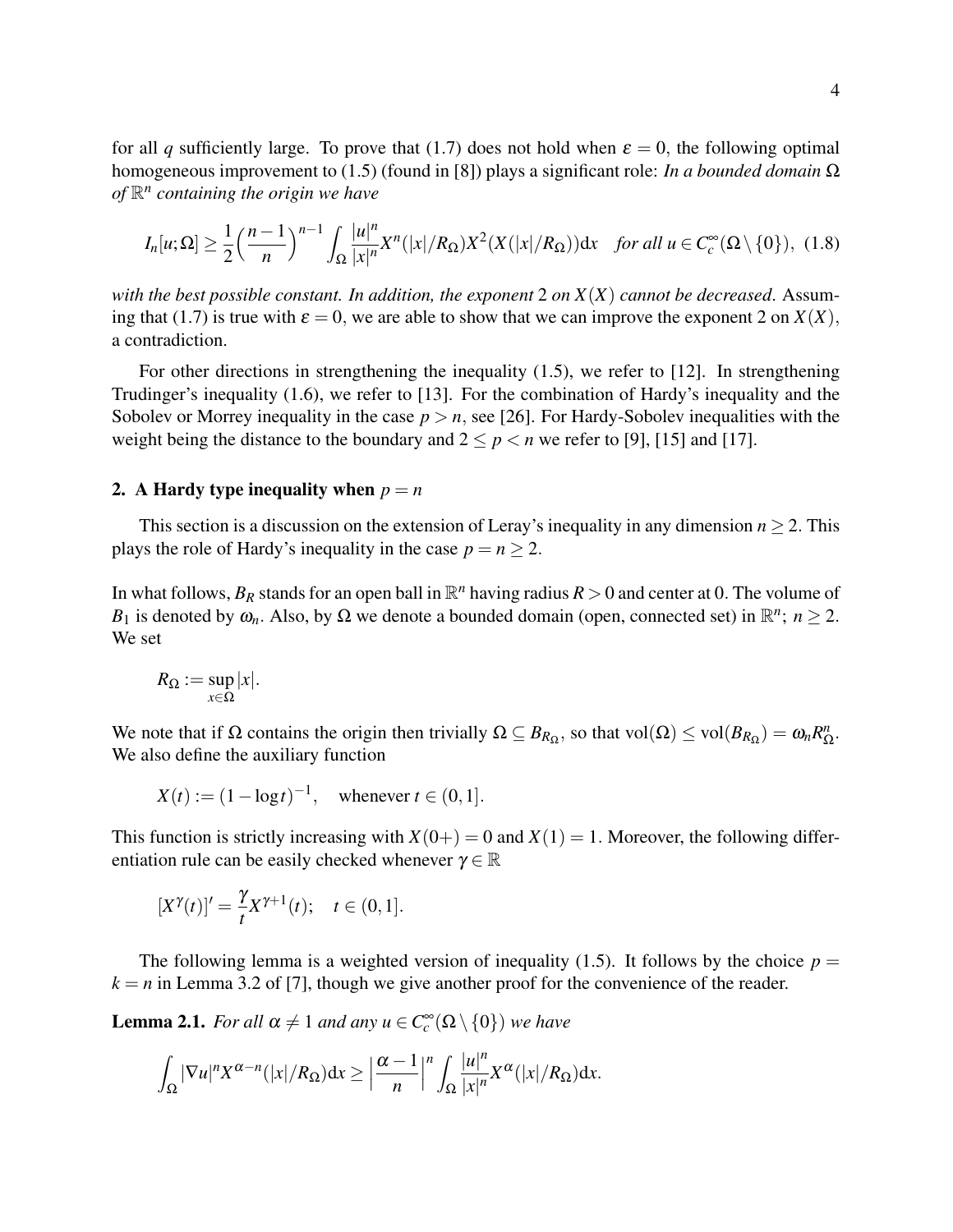$$
-\int_{\Omega} \nabla |u|^n \cdot \{|x|^{-n} X^{\alpha-1}(|x|) x\} dx = \int_{\Omega} |u|^n \operatorname{div} \{|x|^{-n} X^{\alpha-1}(|x|) x\} dx
$$
  

$$
= (\alpha - 1) \int_{\Omega} |u|^n |x|^{-n} X^{\alpha}(|x|) dx.
$$

Thus we conclude

$$
\int_{\Omega} \frac{|u|^{n-1} |\nabla u|}{|x|^{n-1}} X^{\alpha-1}(|x|) dx \ge \frac{|\alpha-1|}{n} \int_{\Omega} \frac{|u|^n}{|x|^n} X^{\alpha}(|x|) dx.
$$
\n(2.1)

The left hand side can be written as follows

$$
\int_{\Omega} \frac{|u|^{n-1} |\nabla u|}{|x|^{n-1}} X^{\alpha-1}(|x|) dx = \int_{\Omega} \left\{ |\nabla u| X^{\alpha/n-1}(|x|) \right\} \left\{ \frac{|u|^{n-1}}{|x|^{n-1}} X^{\alpha(n-1)/n}(|x|) \right\} dx
$$
  

$$
\leq \left( \int_{\Omega} |\nabla u|^n X^{\alpha-n}(|x|) dx \right)^{1/n} \left( \int_{\Omega} \frac{|u|^n}{|x|^n} X^{\alpha}(|x|) dx \right)^{1-1/n},
$$

by Hölder's inequality. Combining this with (2.1), rearranging and taking the *n*th power of both sides, the result is demonstrated.

Remark 2.2. The classic multidimensional Hardy inequality

$$
\int_{\mathbb{R}^n} |\nabla u|^p dx \ge \left| \frac{p-n}{n} \right|^n \int_{\mathbb{R}^n} \frac{|u|^p}{|x|^p} dx; \quad 1 \le p \ne n,
$$
\n(2.2)

is valid for all  $u \in C_c^{\infty}(\mathbb{R}^n \setminus \{0\})$ . The constant is well known to be the optimal one. For  $\alpha = n$  in Lemma 2.1 we obtain (see also [3], [5] and [29, Lemma 17.4])

$$
\int_{\Omega} |\nabla u|^n dx \ge \left(\frac{n-1}{n}\right)^n \int_{\Omega} \frac{|u|^n}{|x|^n} X^n(|x|/R_{\Omega}) dx,
$$
\n(2.3)

for all  $u \in C_c^{\infty}(\Omega \setminus \{0\})$ . If  $0 \in \Omega$ , then the constant is known to be the optimal one (see [5] and [7]). Thus, (2.3) may be considered as a "substitute" of the Hardy inequality (2.2) in case  $p = n$ , which is valid in bounded domains containing the origin. For other substitutes (even in  $\mathbb{R}^n$ ) see [20].

**Definition 2.3.** Whenever  $u \in C_c^{\infty}(\Omega \setminus \{0\})$  we set

$$
I_n[u;\Omega] := \int_{\Omega} |\nabla u|^n \mathrm{d}x - \left(\frac{n-1}{n}\right)^n \int_{\Omega} \frac{|u|^n}{|x|^n} X^n(|x|/R_{\Omega}) \mathrm{d}x \geq 0).
$$

**Remark 2.4.** The function  $u_0$ :  $\Omega \setminus \{0\} \mapsto (1, \infty)$  defined by

$$
u_0(x) := X^{-1+1/n}(|x|/R_{\Omega}),
$$

is such that

$$
-\mathrm{div}(|\nabla u_0|^{n-2}\nabla u_0)-\left(\frac{n-1}{n}\right)^n\frac{X^n(|x|/R_{\Omega})}{|x|^n}u_0^{n-1}=0\quad\text{in }\Omega\setminus\{0\}.
$$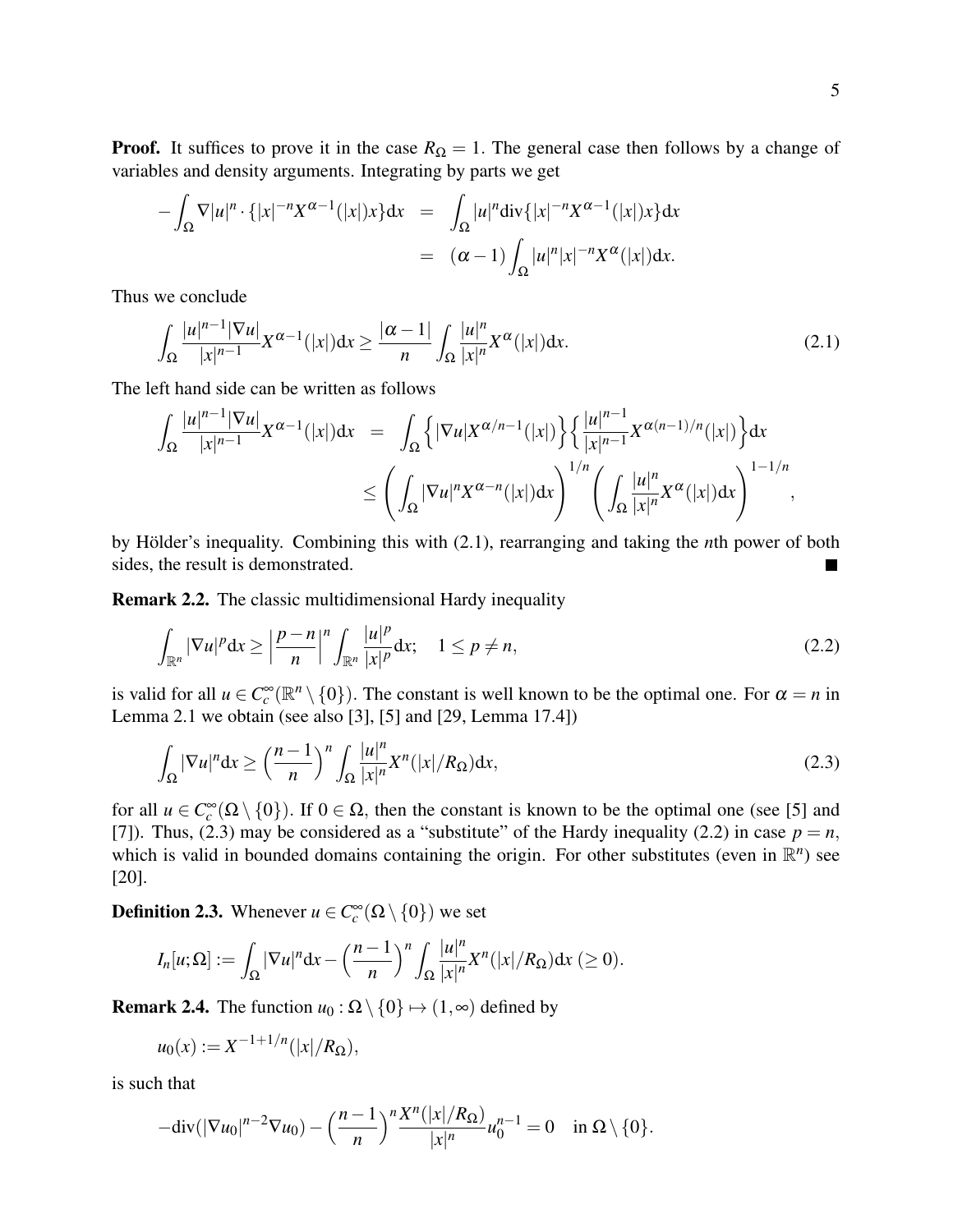**Definition 2.5.** Whenever  $v \in C_c^{\infty}(\Omega \setminus \{0\})$  we set

$$
J_n[v;\Omega] := \int_{\Omega} X^{-n+1}(|x|/R_{\Omega}) |\nabla v|^n dx.
$$

The connection between  $I_n$  and  $J_n$  is demonstrated in the following proposition

**Proposition 2.6.** Whenever  $u \in C_c^{\infty}(\Omega \setminus \{0\})$  we have

$$
I_n[u;\Omega] \ge C_1(n)J_n[v;\Omega]; \quad C_1(n) = 1/(2^{n-1}-1), \tag{2.4}
$$

 $where v(x) := X^{1-1/n}(|x|/R_{\Omega})u(x).$ 

**Proof.** Setting  $u = X^{-1+1/n}v$  we compute

$$
|\nabla u|^n = \left| X^{-1+1/n} \nabla v - \frac{n-1}{n} X^{1/n} \frac{v}{|x|} \frac{x}{|x|} \right|^n.
$$

Now use the inequality  $|b - a|^n \ge |a|^n + C_1(n)|b|^n - n|a|^{n-2}a \cdot b$  where  $C_1(n) = 1/(2^{n-1}-1)$  (see [7, Lemma 3.1]), to get

$$
|\nabla u|^n \ge \left(\frac{n-1}{n}\right)^n \frac{|v|^n}{|x|^n} X + C_1(n) X^{-n+1} |\nabla v|^n - \left(\frac{n-1}{n}\right)^{n-1} \frac{1}{|x|^{n-1}} \nabla (|v|^n) \cdot \frac{x}{|x|}.
$$

This means

$$
\int_{\Omega} |\nabla u|^n dx \ge \left( \frac{n-1}{n} \right)^n \int_{\Omega} \frac{|v|^n}{|x|^n} X(|x|/R_{\Omega}) dx + C_1(n) J_n[v;\Omega] + \left( \frac{n-1}{n} \right)^{n-1} \int_{\Omega} |v|^n \text{div} \left\{ \frac{1}{|x|^{n-1}} \frac{x}{|x|} \right\} dx.
$$

Since div $\{\frac{1}{|x|^n}$  $\sqrt{|x|^{n-1}}$ *x*  $\frac{x}{|x|}$  = 0 in  $\Omega \setminus \{0\}$ , we deduce

$$
\int_{\Omega}|\nabla u|^n dx \geq \left(\frac{n-1}{n}\right)^n \int_{\Omega} \frac{|v|^n}{|x|^n} X(|x|/R_{\Omega}) dx + C_1(n)J_n[v;\Omega],
$$

and rewriting the first term on the right with the original function  $u$ , we obtain (2.4). Note that for  $n = 2$  we have equality in (2.4). ٦

## 3. Estimates in  $L^q(\Omega)$ ;  $q > n$

The main ingredient in the proof of  $(1.7)$  in Theorem 1.1 is the following estimate

**Proposition 3.1.** *For all*  $u \in C_c^{\infty}(\Omega \setminus \{0\})$ , *all*  $\varepsilon > 0$  *and any*  $q > n \ge 2$ , *we have the inequality* 

$$
||uX^{\varepsilon}||_{L^{q}(\Omega)} \leq C_{2}(n,\varepsilon) \left(1 + q^{\frac{n-1}{n}}\right)^{1/q+1-1/n} \mathrm{vol}(\Omega)^{1/q} \left(J_{n}[v;\Omega]\right)^{1/n},\tag{3.1}
$$

*where*  $v(x) = u(x)X^{1-1/n}(|x|/R_{\Omega})$ , *and*  $C_2(n,\varepsilon) = \frac{1}{n\omega_n^{1/n}}$  $\left(1+|\frac{n-1}{n\varepsilon}-1|\right).$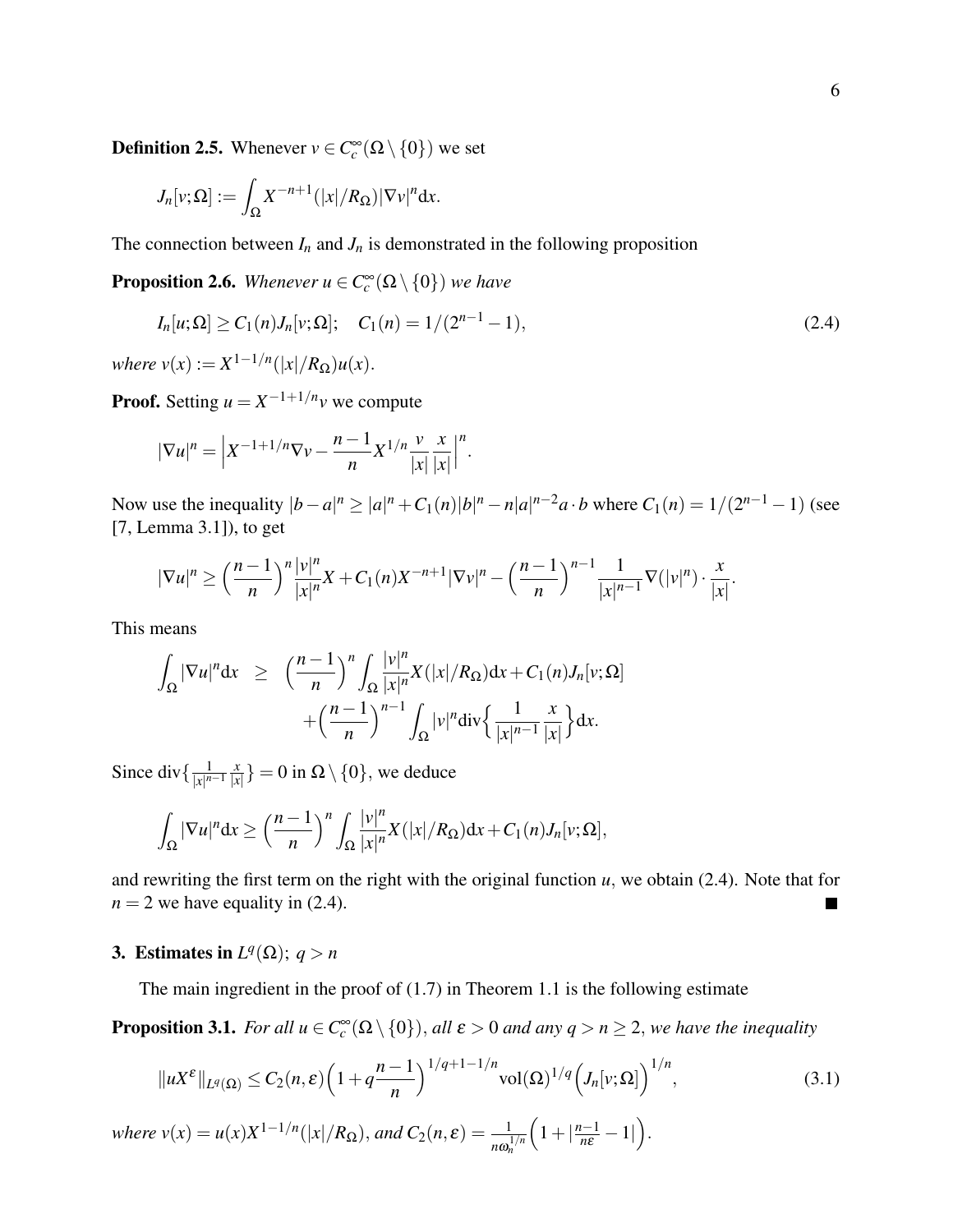**Proof.** It suffices to prove (3.1) for  $R_{\Omega} = 1$ . The general case follows by a change of variables. Setting  $u(x) = v(x)X^{-1+1/n}(|x|)$ , and then using the standard representation formula (see [18]-Lemma 7.14) we have

$$
n\omega_n u(x)X^{\varepsilon}(|x|) = n\omega_n v(x)X^{-1+1/n+\varepsilon}(|x|)
$$
  
= 
$$
\int_{\Omega} \frac{(x-y) \cdot \nabla[v(y)X^{-1+1/n+\varepsilon}(|y|)]}{|x-y|^n} dy
$$
  

$$
\leq \underbrace{\int_{\Omega} \frac{|\nabla v(y)|X^{-1+1/n}(|y|)}{|x-y|^{n-1}} dy}_{=:K(x)} + \left| \frac{n-1}{n} - \varepsilon \right| \underbrace{\int_{\Omega} \frac{|v(y)|X^{1/n+\varepsilon}(|y|)}{|y||x-y|^{n-1}} dy}_{=:K(x)},
$$

where in obtaining  $K(x)$  we have used the fact that  $X^{\varepsilon}(|x|) \leq 1$ ;  $x \in \Omega$ . Hence, by Minkowski's inequality

$$
||uX^{\varepsilon}||_{L^{q}(\Omega)} \leq \frac{1}{n\omega_{n}} \Big(||K||_{L^{q}(\Omega)} + \left|\frac{n-1}{n} - \varepsilon\right| ||\Lambda||_{L^{q}(\Omega)}\Big).
$$
\n(3.2)

To bound  $||K||_{L^q(\Omega)}$ , we start by estimating K(*x*). For any  $q > n$  and  $1 < r < n/(n-1)$  satisfying

$$
\frac{1}{r} = \frac{n-1}{n} + \frac{1}{q},\tag{3.3}
$$

we may write the integrand of  $K(x)$  as follows

$$
\left\{\frac{1}{|x-y|^{(n-1)(1-r/q)}}\right\} \left\{ |\nabla v(y)|^{1-n/q} X^{-(n-1)(1/n-1/q)}(|y|) \right\} \left\{ \frac{|\nabla v(y)|^{n/q} X^{-(n-1)/q}(|y|)}{|x-y|^{(n-1)r/q}} \right\}.
$$

Applying Hölder's inequality with conjugate exponents

$$
\frac{n-1}{n} + \frac{q-n}{nq} + \frac{1}{q} = 1,\tag{3.4}
$$

we obtain

$$
K(x) \leq ||\mathscr{V}_r||_{L^{\infty}(\Omega)}^{1-1/n} \Big(J_n[v;\Omega]\Big)^{1/n-1/q} \Bigg( \int_{\Omega} \frac{|\nabla v(y)|^n X^{-n+1}(|y|)}{|x-y|^{(n-1)r}} dy \Bigg)^{1/q},
$$

where we have set  $\mathcal{V}_r(x) := \int_{\Omega} |x - y|^{-(n-1)r} dy$ . Taking the  $L^q(\Omega)$  norm of the two sides we arrive at

$$
\begin{array}{lcl} \|\mathrm{K}\|_{L^{q}(\Omega)} & \leq & \|\mathscr{V}_{r}\|_{L^{\infty}(\Omega)}^{1-1/n} \bigg( \int_{\Omega} \int_{\Omega} \frac{|\nabla v(y)|^{n} X^{-n+1}(|y|)}{|x-y|^{(n-1)r}} \mathrm{d}y \mathrm{d}x \bigg)^{1/q} \\ \\ & = & \|\mathscr{V}_{r}\|_{L^{\infty}(\Omega)}^{1-1/n} \bigg( J_{n}[v;\Omega] \bigg)^{1/n-1/q} \bigg( \int_{\Omega} |\nabla v|^{n} X^{-n+1}(|y|) \mathscr{V}_{r}(y) \mathrm{d}y \bigg)^{1/q} , \end{array}
$$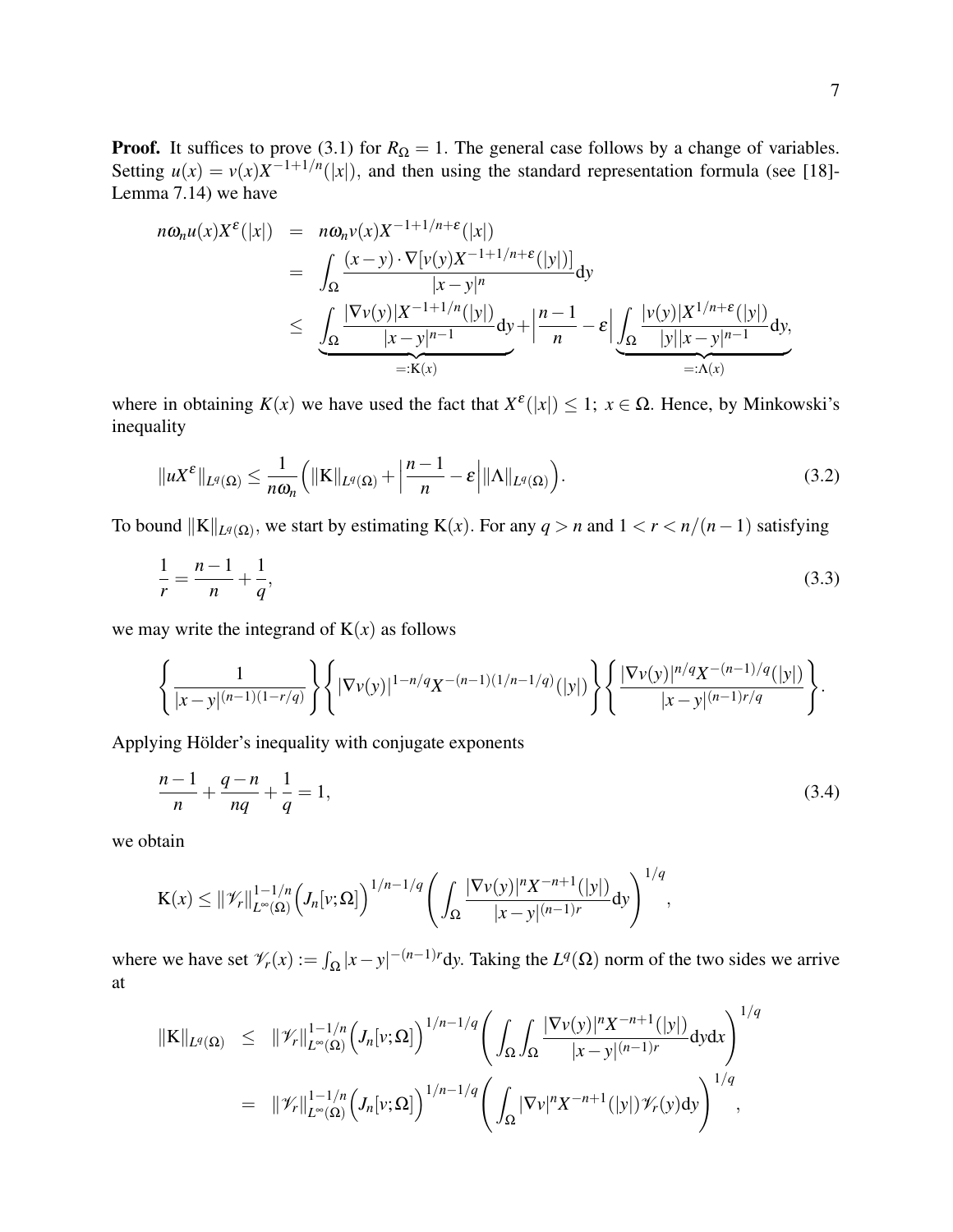П

by Tonelli's theorem. The last factor can be estimated by

$$
\|\mathscr{V}_r\|_{L^{\infty}(\Omega)}^{1/q}\Big(J_n[v;\Omega]\Big)^{1/q},\,
$$

and so

$$
\|\mathbf{K}\|_{L^{q}(\Omega)} \leq \|\mathscr{V}_r\|_{L^{\infty}(\Omega)}^{1/r} \Big( J_n[v;\Omega] \Big)^{1/n}.
$$
\n(3.5)

Next we estimate  $\Lambda(x)$  in order to obtain the analogous bound for  $\|\Lambda\|_{L^q(\Omega)}$ . The integrand of  $\Lambda(x)$  can be written as follows

$$
\left\{\frac{1}{|x-y|^{(n-1)(1-r/q)}}\right\} \left\{\frac{|v(y)|^{1-n/q}}{|y|^{1-n/q}} X^{(1+n\epsilon)(1/n-1/q)}(|y|) \right\} \left\{\frac{|v(y)|^{n/q} X^{(1+n\epsilon)/q}(|y|)}{|y|^{n/q} |x-y|^{(n-1)r/q}}\right\}.
$$

Performing Hölder's inequality with the conjugate exponents (3.4), we get

$$
\Lambda(x) \leq \|\mathscr{V}_r\|_{L^{\infty}(\Omega)}^{1-1/n} \left( \int_{\Omega} \frac{|v|^n}{|y|^n} X^{1+n\epsilon}(|y|) dy \right)^{1/n-1/q} \left( \int_{\Omega} \frac{|v(y)|^n X^{1+n\epsilon}(|y|)}{|y|^n |x-y|^{(n-1)r}} dy \right)^{1/q}.
$$

Taking the  $L^q(\Omega)$  norm of the two sides we arrive at

$$
\|\Lambda\|_{L^q(\Omega)} \leq \|\mathscr{V}_r\|_{L^\infty(\Omega)}^{1-1/n} \bigg( \int_{\Omega} \frac{|v|^n}{|y|^n} X^{1+n\epsilon}(|y|) dy \bigg)^{1/n-1/q} \bigg( \int_{\Omega} \int_{\Omega} \frac{|v(y)|^n X^{1+n\epsilon}(|y|)}{|y|^n |x-y|^{(n-1)r}} dy dx \bigg)^{1/q}
$$
  

$$
= \|\mathscr{V}_r\|_{L^\infty(\Omega)}^{1-1/n} \bigg( \int_{\Omega} \frac{|v|^n}{|y|^n} X^{1+n\epsilon}(|y|) dy \bigg)^{1/n-1/q} \bigg( \int_{\Omega} \frac{|v|^n}{|y|^n} X^{1+n\epsilon}(|y|) \mathscr{V}_r(y) dy \bigg)^{1/q},
$$

by Tonelli's theorem. The last factor can be estimated by

$$
\|\mathscr{V}_r\|_{L^{\infty}(\Omega)}^{1/q}\left(\int_{\Omega}\frac{|v|^n}{|y|^n}X^{1+n\epsilon}(|y|)dy\right)^{1/q},\,
$$

and so

$$
\|\Lambda\|_{L^{q}(\Omega)} \leq \|\mathscr{V}_{r}\|_{L^{\infty}(\Omega)}^{1/r} \left( \int_{\Omega} \frac{|v|^{n}}{|y|^{n}} X^{1+n\epsilon}(|y|) dy \right)^{1/n}
$$
  
\n
$$
\leq \frac{1}{\epsilon} \|\mathscr{V}_{r}\|_{L^{\infty}(\Omega)}^{1/r} \left( \int_{\Omega} |\nabla v|^{n} X^{-n+1+n\epsilon}(|y|) dy \right)^{1/n}
$$
  
\n
$$
\leq \frac{1}{\epsilon} \|\mathscr{V}_{r}\|_{L^{\infty}(\Omega)}^{1/r} \left( J_{n}[v;\Omega] \right)^{1/n}, \tag{3.6}
$$

where we have used first Lemma 2.1 with  $\alpha = 1 + n\varepsilon$  and then the fact that  $X^{n\varepsilon}(|y|) \le 1$  for all  $y \in \Omega$ . Inserting (3.6) and (3.5) in (3.2) we arrive at

$$
\|uX^{\varepsilon}\|_{L^{q}(\Omega)} \leq \frac{1}{n\omega_{n}} \Big(1 + \Big|\frac{n-1}{n\varepsilon} - 1\Big|\Big) \|\mathscr{V}_{r}\|_{L^{\infty}(\Omega)}^{1/r} \Big(J_{n}[v;\Omega]\Big)^{1/n} \leq \frac{1}{n\omega_{n}^{1/n}} \Big(1 + \Big|\frac{n-1}{n\varepsilon} - 1\Big|\Big) \omega_{n}^{1/q} \Big(1 + q\frac{n-1}{n}\Big)^{1/q+1-1/n} \Big(J_{n}[v;\Omega]\Big)^{1/n},
$$
\n(3.7)

by the fact that  $\|\mathscr{V}_r\|_{L^\infty(\Omega)} \leq \frac{n\omega_n}{n-(n-1)}$  $\frac{n\omega_n}{n-(n-1)r}$  and (3.3).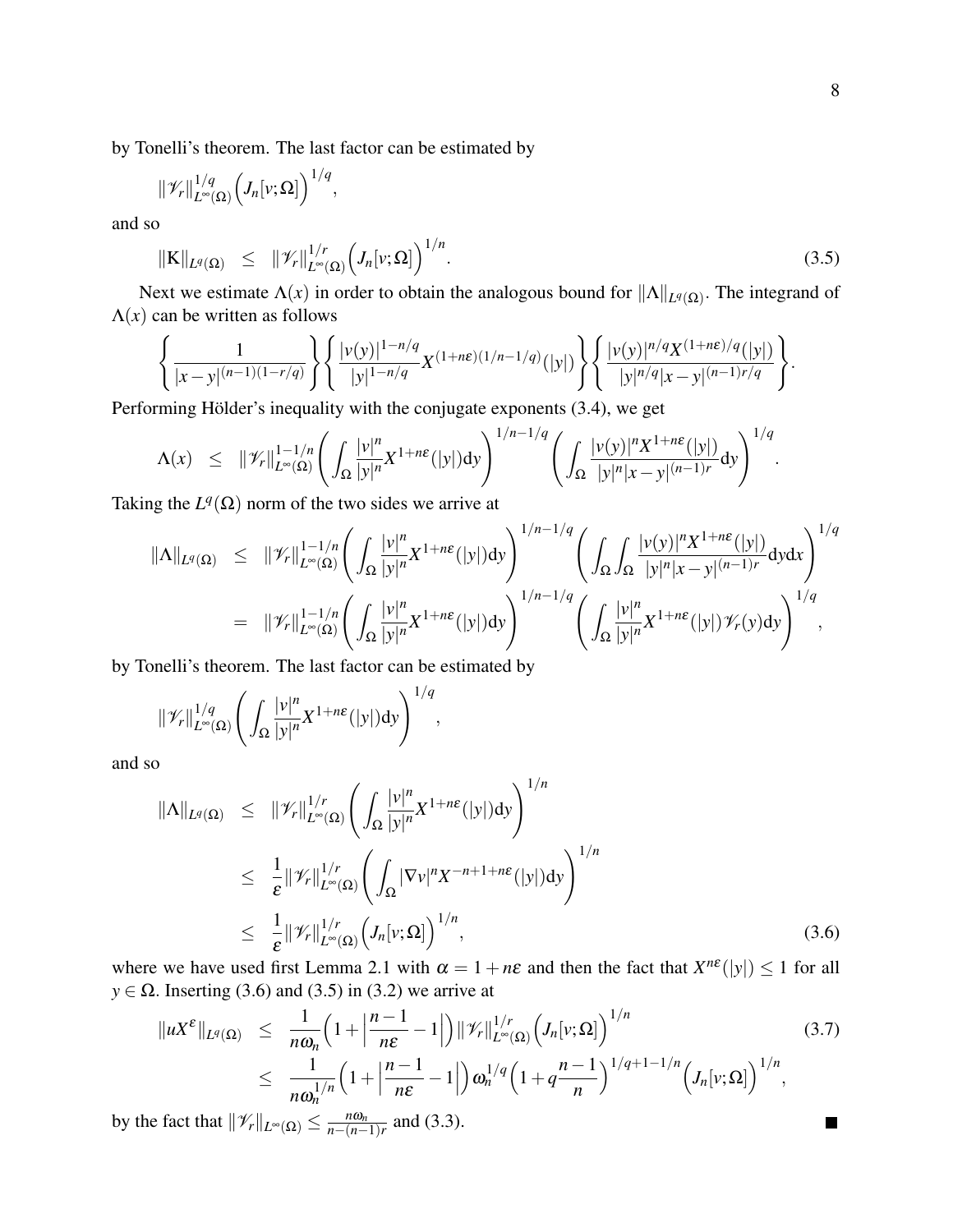### 4. Proof of Theorem 1.1

Let  $u \in C_c^{\infty}(\Omega \setminus \{0\})$  be such that  $I_n[u;\Omega] \leq 1$ . By Proposition 2.6 we have  $J_n[v;\Omega] \leq C_1^{-1}(n)$ , where  $v(x) = X^{1-1/n}(|x|/R_{\Omega})u(x)$  and  $C_1(n)$  is given in (2.4). Applying Proposition 3.1 with *q* =  $ns/(n-1)$ ; *s* ∈ {*n*,*n*+1,...} we obtain

$$
\frac{1}{\mathrm{vol}(\Omega)}\int_{\Omega}\Big[\Big(\big|u(x)|X^{\varepsilon}(|x|)\Big)^{n/(n-1)}\Big]^s\mathrm{d} x\leq \Big(\frac{C_2(n,\varepsilon)}{C_1^{1/n}(n)}\Big)^{sn/(n-1)}(s+1)^{s+1}.
$$

Multiplying both sides by  $c^s/s!$  and adding for all integers  $s \in [n, k]$ ;  $n \le k \in \mathbb{N}$ , gives

$$
\int_{\Omega} \sum_{s=n}^{k} \frac{1}{s!} \left[ c \left( |u(x)| X^{\varepsilon}(|x|) \right)^{n/(n-1)} \right]^s dx \leq \sum_{s=n}^{k} c^s \left( \frac{C_2(n, \varepsilon)}{C_1^{1/n}(n)} \right)^{sn/(n-1)} \frac{(s+1)^{s+1}}{s!},\tag{4.1}
$$

for any  $k \in \{n, n+1, \ldots\}$ , and  $c > 0$  chosen so that the sum on the right hand converges as  $k \to \infty$ . It is enough to choose

$$
c < \frac{1}{e} \left( \frac{C_1^{1/n}(n)}{C_2(n, \varepsilon)} \right)^{n/(n-1)}
$$

Using Jensen's inequality and then Proposition 3.1 we see that each term of the finite sum

$$
S = \frac{1}{\text{vol}(\Omega)} \int_{\Omega} \sum_{s=0}^{n-1} \frac{1}{s!} \left[ c \left( |u(x)| X^{\varepsilon}(|x|) \right)^{n/(n-1)} \right]^{s} dx,
$$

.

is bounded by a constant that depends only on *n*. Thus, adding *S* on both sides of (4.1), the proof in case of  $\Omega$  with  $R_{\Omega} = 1$  is completed by letting  $k \to \infty$  and using the monotone convergence theorem. The case of general  $Ω$  follows by scaling.

Next we show that (1.7) fails for  $\varepsilon = 0$ . Suppose, for the sake of contradiction, that there exist positive constants  $c_1$ ,  $c_2$  such that

$$
\int_{B_1} e^{c_1|u(x)|^{n/(n-1)}} dx \le c_2 \quad \text{for all } u \in C_c^{\infty}(B_1 \setminus \{0\}) \text{ satisfying } I_n[u;B_1] \le 1. \tag{4.2}
$$

Then we claim that one can obtain the inequality

$$
\int_{B_1} \frac{|u|^n}{|x|^n} X^n(|x|) X^{\theta}(X(|x|)) dx \leq C I_n[u; B_1] \quad \text{for all } u \in C_c^{\infty}(B_1 \setminus \{0\}),
$$
\n(4.3)

for any  $\theta > 1$ , an absurdity, since this is only possible if  $\theta > 2$  (see [8, Theorem B]).

We therefore proceed to establish inequality (4.3). Let us recall the following version of Young's inequality

$$
ts \le e^t - t - 1 + (1 + s) \log(1 + s) - s,\tag{4.4}
$$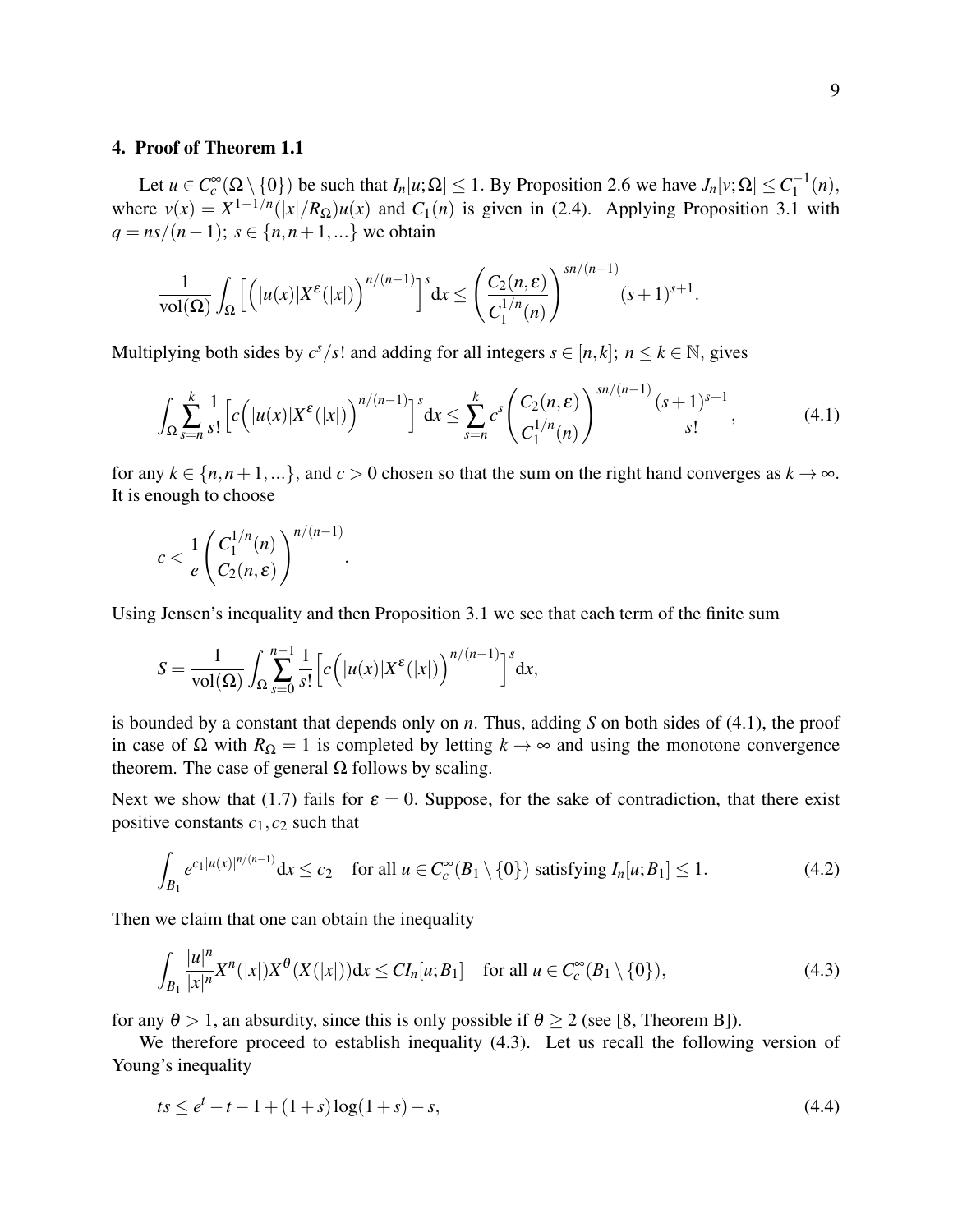for *s*,*t* ≥ 0. Here we have taken the conjugate functions  $A(t) = e^t - t - 1$  and  $\tilde{A}(s) = (1+s) \log(1 +$ *s*)−*s* (see for instance [1, §8.3]). Now, we set  $t = a^{1/(n-1)}$  and  $s = b^{1/(n-1)}$  in (4.4) and arrive to the inequality

$$
ab \leq \left(e^{a^{1/(n-1)}} + (1+b^{1/(n-1)})\log(1+b^{1/(n-1)})\right)^{n-1}
$$
  
 
$$
\leq 2^{n-2} \left(e^{(n-1)a^{1/(n-1)}} + 2^{n-2}(1+b)[\log(1+b^{1/(n-1)})]^{n-1}\right) \text{ for all } a,b \geq 0. \tag{4.5}
$$

Writing

$$
\int_{B_1} \frac{|u|^n}{|x|^n} X^n(|x|) X^{\theta}(X(|x|)) dx = \left(\frac{n-1}{c_1}\right)^{n-1} \int_{B_1} \left\{ \left(\frac{c_1}{n-1}\right)^{n-1} |u|^n \right\} \left\{ \frac{X^n(|x|) X^{\theta}(X(|x|))}{|x|^n} \right\} dx,
$$

and applying (4.5), we have, because of (4.2), that

$$
\int_{B_1} \frac{|u|^n}{|x|^n} X^n(|x|) X^{\theta}(X(|x|)) dx \le 2^{n-2} \left(\frac{n-1}{c_1}\right)^{n-1} c_2 + M,\tag{4.6}
$$

where

$$
M := 2^{2(n-2)} \int_{B_1} \left( 1 + \frac{X^n(|x|)X^{\theta}(X(|x|))}{|x|^n} \right) \left[ \log \left( 1 + \left( \frac{X^n(|x|)X^{\theta}(X(|x|))}{|x|^n} \right)^{1/(n-1)} \right) \right]^{n-1} dx.
$$

It remains to demonstrate that *M* is finite for  $\theta > 1$ , since (4.6) will then imply

$$
\int_{B_1} \frac{|u|^n}{|x|^n} X^n(|x|) X^{\theta}(X(|x|)) dx \leq C \quad \text{for all } u \in C_c^{\infty}(B_1 \setminus \{0\}) \text{ satisfying } I_n[u; B_1] \leq 1,
$$

which by the normalization

$$
\tilde{u} = \frac{u}{\left(I_n[u, B_1]\right)^{1/n}},
$$

yields (4.3).

Now, since the integrand in *M* is bounded away from 0, it suffices to estimate the integral in a small ball around the origin. Let  $\eta > 0$  be such that  $|x|^{-n}X^n(|x|)X^{\theta}(X(|x|)) \ge 1$  for any  $x \in B_{\eta}$ , and let  $M_{\eta}$  denote the integral on  $B_{\eta}$ . We estimate

$$
M_{\eta} \leq 2^{2n-3} \int_{B_{\eta}} \frac{X^{n}(|x|)X^{\theta}(X(|x|))}{|x|^{n}} \left[ \log \left( 2\left( \frac{X^{n}(|x|)X^{\theta}(X(|x|))}{|x|^{n}} \right)^{1/(n-1)} \right) \right]^{n-1} dx,
$$

and using polar coordinates

$$
M_{\eta} \leq n\omega_n 2^{2n-3} \int_0^{\eta} t^{-1} X^n(t) X^{\theta}(X(t)) \Big[ \log \Big( 2t^{-n/(n-1)} X^{n/(n-1)}(t) X^{\theta/(n-1)}(X(t)) \Big) \Big]^{n-1} \mathrm{d}t.
$$

Now notice that  $\log (2t^{-n/(n-1)}X^{n/(n-1)}(t)X^{\theta/(n-1)}(X(t))) \leq \frac{n}{n-1}$  $\frac{n}{n-1}X^{-1}(t)$  to conclude

$$
M_{\eta} \leq n\omega_n 2^{2n-3} \left(\frac{n}{n-1}\right)^{n-1} \int_0^{\eta} t^{-1} X(t) X^{\theta}(X(t)) dt.
$$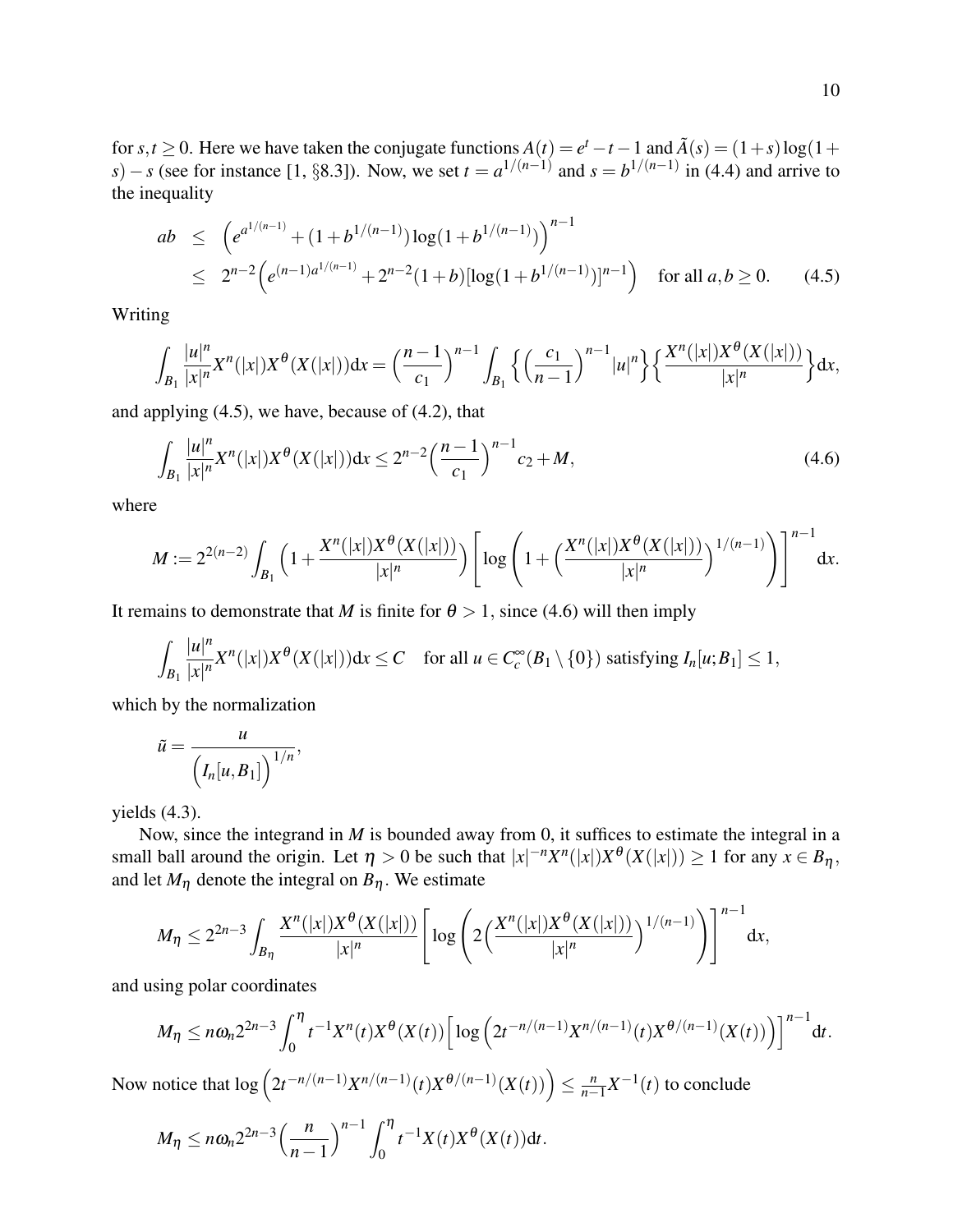This last integral is finite if and only if  $\theta > 1$  (see for example [8, Proposition 3.1-Equation (3.8)]), which proves the claim and yields the desired contradiction. П

Acknowledgements The first author is supported in part at the Technion by a Fine Fellowship and the second author is supported in part by a Technion fellowship.

- [1] R. A. Adams, Sobolev spaces, Pure and Applied Mathematics 65, Academic Press 1975.
- [2] D. R. Adams, L. I. Hedberg, Function Spaces and Potential Theory, Grundlehren der mathematischen Wissenschaften 314, Springer 1996.
- [3] Adimurthi, N. Chaudhuri, M. Ramaswamy, An improved Hardy-Sobolev inequality and its application, Proc. Amer. Math. Soc. 130 (2) (2002) 489–505.
- [4] Adimurthi, O. Druet, Blow up analysis in dimension 2 and a sharp form of Trudinger-Moser inequality, Comm. Partial Differential Equations 29 (1-2) (2004) 293–322.
- [5] Adimurthi, K. Sandeep, Existence and non-existence of the first eigenvalue of the perturbed Hardy-Sobolev operator, Proc. Roy. Soc. Edinburgh Sect. A 132 (5) (2002) 1021–1043.
- [6] T. Aubin, Some nonlinear problems in Riemannian geometry, Springer Monographs in Mathematics, Springer 1998.
- [7] G. Barbatis, S. Filippas, A. Tertikas, A unified approach to improved  $L^p$  Hardy inequalities with best constants, Trans. Amer. Math. Soc. 356 (6) (2004) 2169–2196.
- [8] G. Barbatis, S. Filippas, A. Tertikas, Series expansion for  $L^p$  Hardy inequalities, Indiana. Univ. Math. J. 52 (1) (2003) 171–190.
- [9] R. D. Benguria, R. L. Frank, M. Loss, The sharp constant in the Hardy-Sobolev-Maz'ya inequality in the three dimensional upper half space, Math. Res. Lett. 15 (4) (2008) 613– 622.
- [10] H. Brezis, J.-L. Vázquez, Blow-up solutions of some nonlinear elliptic problems, Rev. Mat. Univ. Complut. Madrid 10 (2) (1997) 443–469.
- [11] X. Cabré, Y. Martel, Existence versus explosion instantanée pour des équations de la chaleur linéaires avec potential singulier, C. R. Acad. Sci. Paris Sér. I 329 (11) (1999) 973–978.
- [12] A. Cianchi, A. Ferone, Hardy inequalities with non-standard remainder terms, Ann. Inst. H. Poincaré - Anal. Non Linéaire 25 (5) (2008) 889–906.
- [13] A. Cianchi, E. Lutwak, D. Yang, G. Zhang, Affine Moser-Trudinger and Morrey-Sobolev inequalities, Calc. Var. Partial Differential Equations 36 (3) (2009) 419–436.
- [14] B. Devyver, M. Fraas, Y. Pinchover, Optimal Hardy weight for a second-order elliptic operator: An answer to a problem of Agmon, J. Funct. Anal. 266 (7) (2014) 4422–4489.
- [15] S. Filippas, V. G. Maz'ya, A. Tertikas, Critical Hardy-Sobolev inequalities, J. Math. Pures Appl. 87 (1) (2007) 37–56.